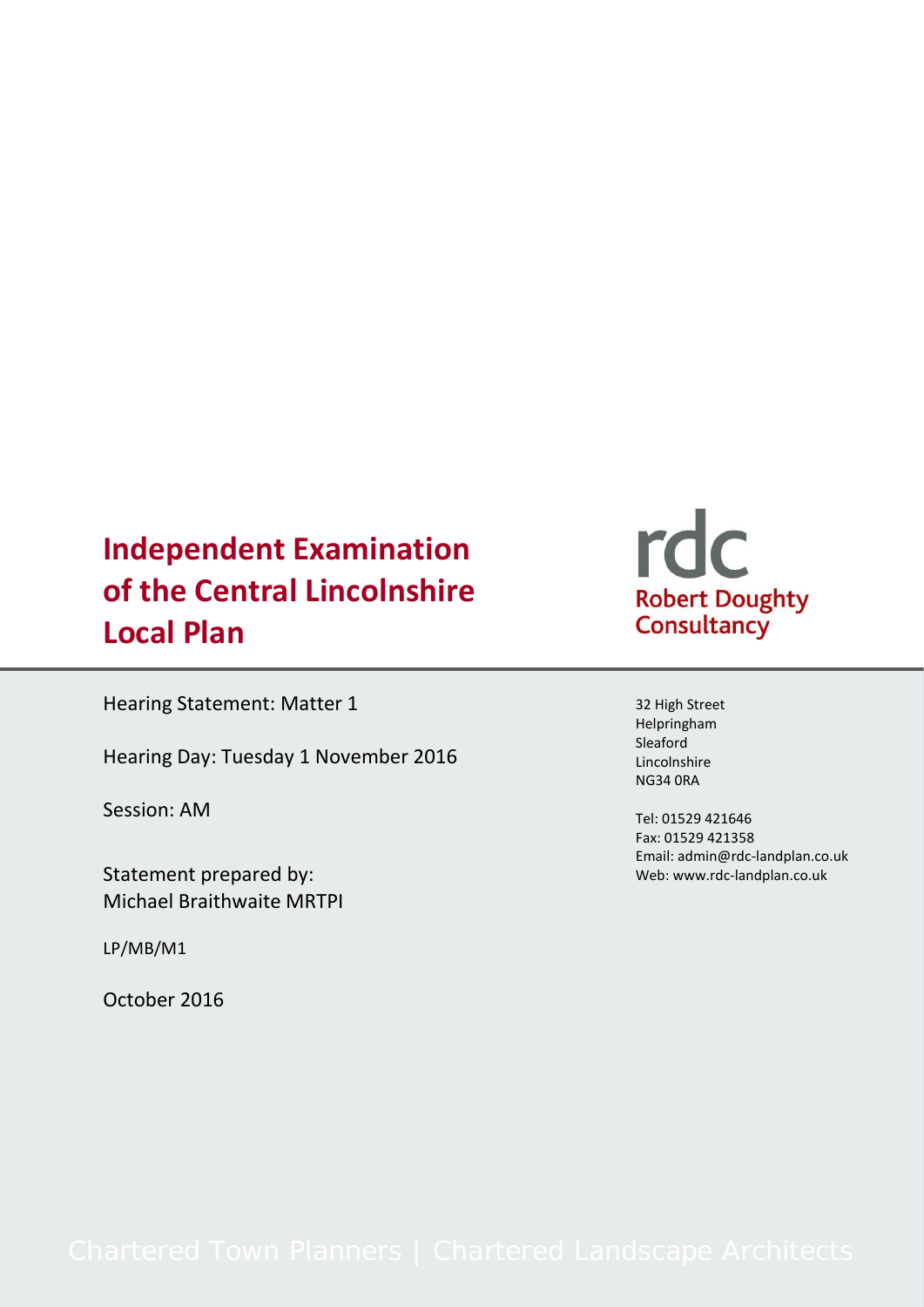

This paper sets out our comments in response to the questions to be discussed at the Local Plan Examination under Matter 1. Some of the questions appear to be directed at the Local Planning Authorities. In those cases, we have answered 'no comment', although we reserve the right to respond to the Planning Authorities' statements and those of other respondents on the day.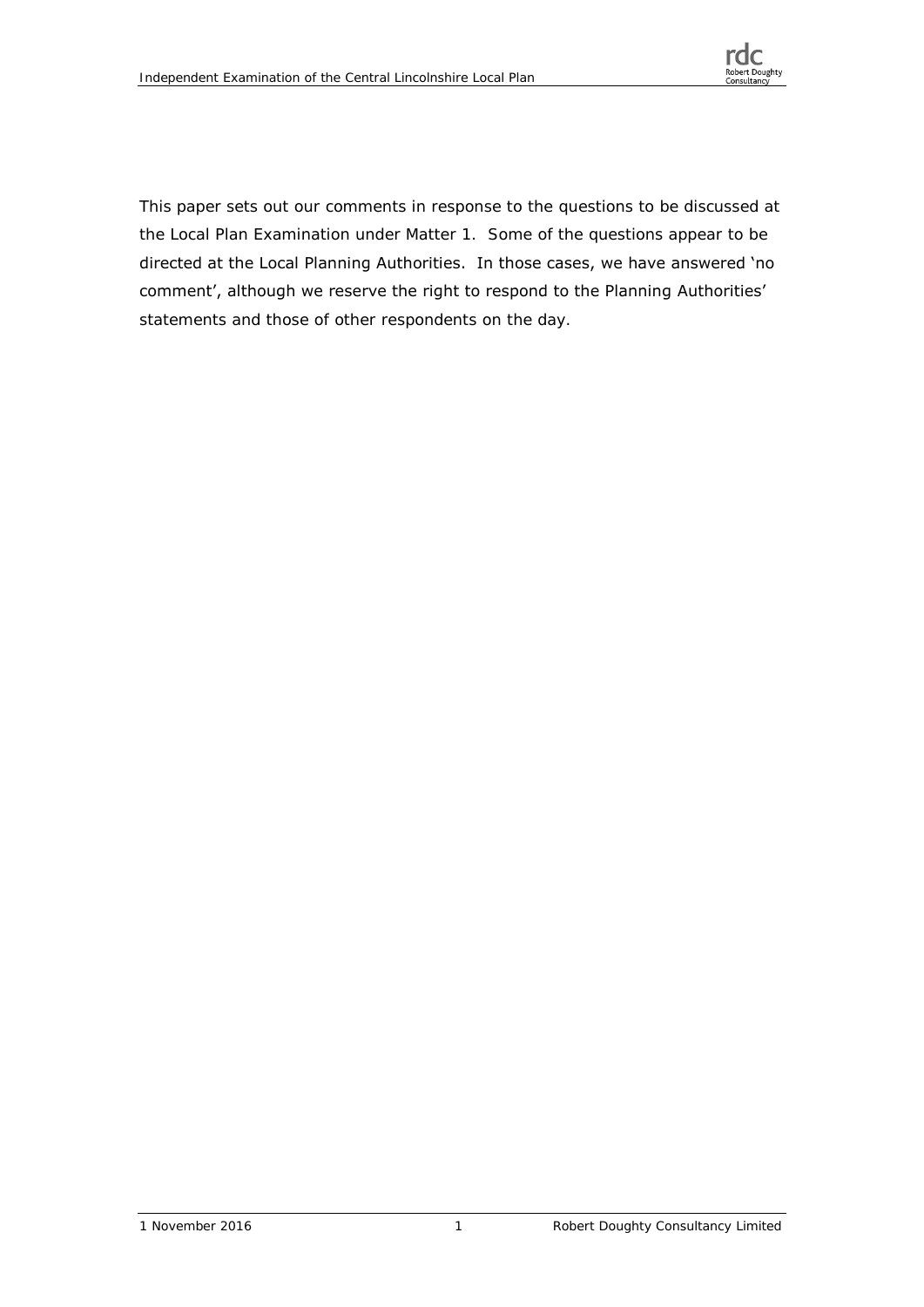**MATTER 1 – COMPLIANCE WITH THE LOCAL DEVELOPMENT SCHEME, CONSULTATION, HABITATS, THE ACT AND REGULATIONS, AND NATIONAL PLANNING POLICY.**

**Issue 1a – Duty to Cooperate**

**1. QUESTION 1**

What strategic, cross-border matters have arisen through the preparation of the Local Plan and what cooperation took place to resolve them? Has the cooperation between the authorities been constructive and proactive?

- 1.1. No comments.
- **2. QUESTION 2**

The South East Lincolnshire Joint Planning Unit initially expressed concerns that in particular the level of housing growth proposed for Sleaford was disproportionate and represented a threat to housing growth in Boston. How were concerns regarding the balance of employment and housing in Boston Borough and North Kesteven (Sleaford) reconciled?

- 2.1. No comments.
- **3. QUESTION 3**

Has the Duty to Cooperate under section s22(5)(c) and 33A of the 2004 Act and Regulation 4 of the 2012 Regulations been complied with, having regard to advice contained in the Framework and the National Planning Practice Guidance (the 'PPG')?

3.1. No comments.

**Issue 1b – Public Consultation**

**4. QUESTION 4**

Has public consultation been carried out in accordance with the Council's Statement of Community Involvement (SCI), the Framework and the PPG, and the requirements of the 2004 Act and 2012 Regulations?

4.1. Clearly the basic requirement to publish documentation has been undertaken, and to make that material available on a website and at certain locations Across the plan area. The SCI has not detailed where, in addition to the four Councils' main offices, that material would be available. Some events have been held as part of each consultation, but not all background evidence was provided at each event and basic material has been provided at area offices and libraries, although the number of venues appears to have reduced as the plan has proceeded.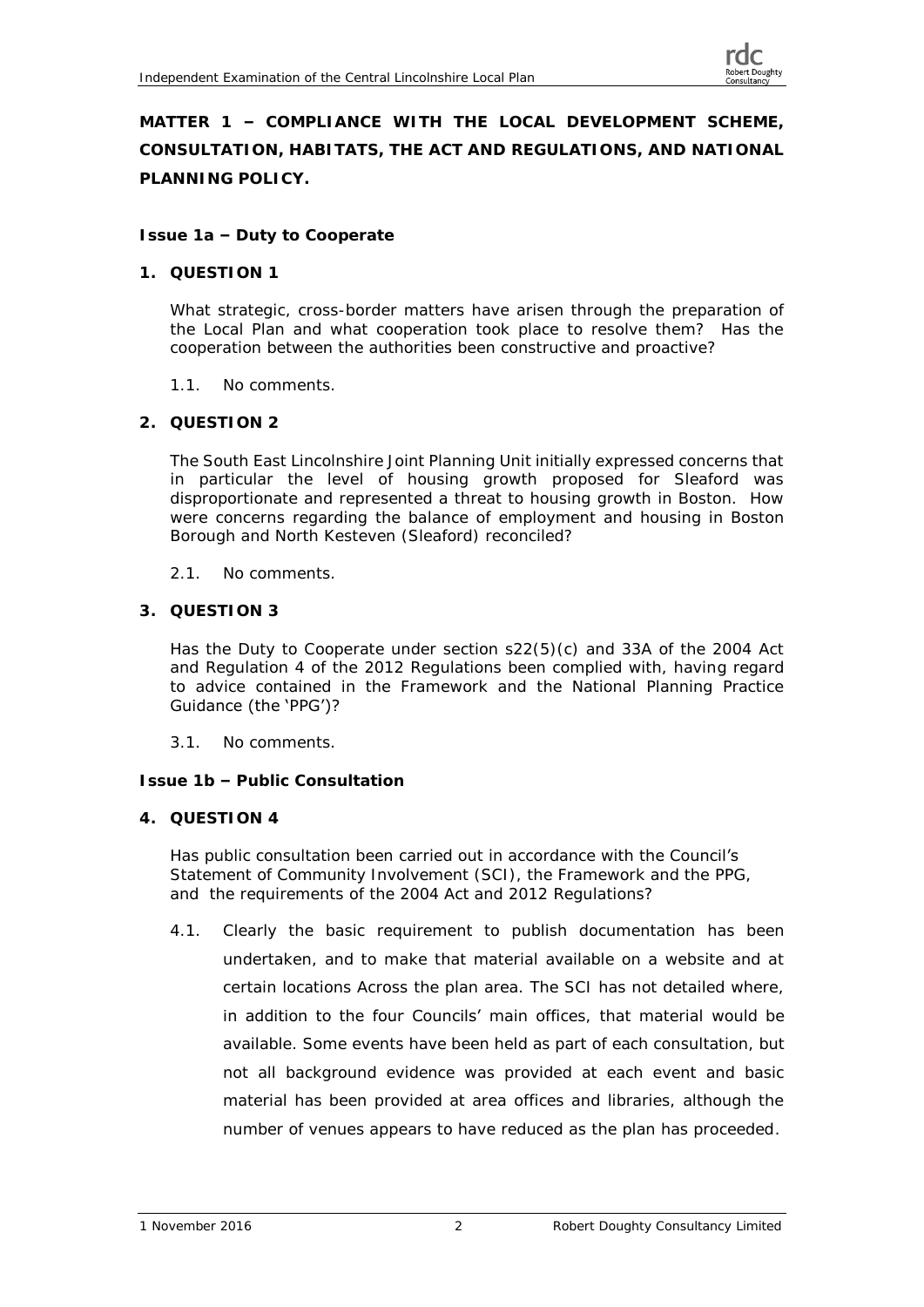4.2. A reliance has been placed on the use of the Central Lincolnshire Local Plan website as a source of information. The website, however, is difficult to navigate, especially for members of the public that are not familiar with the local plan process. The poor format of the website means that; although the spirit of the regulation is met, it must be questioned whether the material is presented in a clear and effective way that would allow individuals to fully understand the issues the plan has attempted to address. This is not helped by the fact that, across every consultation exercise, some essential material has only been uploaded to the website after the consultation period has commenced. Not all the information necessary to formulate a response has been available for the full duration of the consultation period.

# **5. QUESTION 5**

Were adequate opportunities made available for participants to access and make comments on the Local Plan and other relevant documents across Central Lincolnshire?

- 5.1. No. Although a number of consultation exercises have been held, in each case background evidence has been published after the commencement of the consultation.
- 5.2. The format of the Central Lincolnshire website is such that it is difficult to find consultation material. In the case of the Further Draft consultation the inset maps were in large part only available as the appendices to committee papers and were not presented as part of the consultation exercise on the website. Other background reports and material is difficult to identify, locate and navigate. The material may, eventually, have been available in theory, but was not presented in a concise and coherent manner or provided in a timely fashion.

# **6. QUESTION 6**

Were representations adequately taken into account?

6.1. It is difficult to say, but the conclusion must be no. At no time have the decision makers been presented with any analysis of objections, the implications of the issues raised or the rationale for any suggested changes at the time they have been asked to approve a plan for consultation. The evidence reports the Local Planning Authority rely on to demonstrate representations have been taken into account were only published in April, whereas the committee made its decision in March at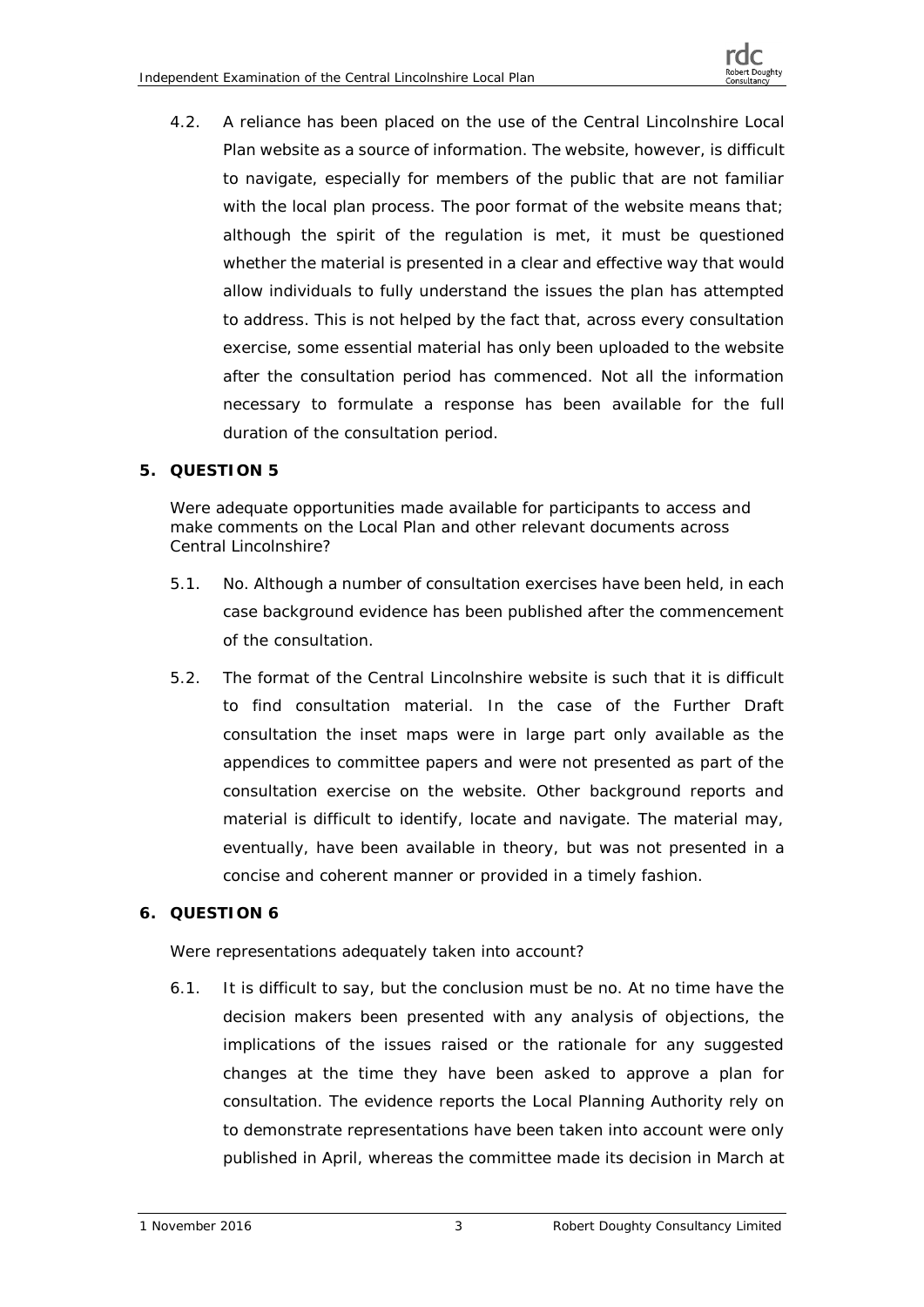a time when it did not have any information in front of it to justify changes to the plan. The evidence reports themselves refer to changes to policy or approach, but there is no indication to demonstrate how representations relate, if at all, to any changes. To all intents and purposes the changes and the representations appear to be parallel (that is, not touching) exercises. Indeed, the committee paper seeking authority to publish the pre-submission plan reads "As stated, officers have carefully considered all representations received at the last consultation stage, and aimed to address as many concerns as possible. For example:

- Four of the proposed Gypsy and Traveller sites have been deleted, these receiving a considerable number of objections.
- A small number of housing sites have been either added or deleted, mostly reflecting recent permissions or other new evidence.
- Reliance on the large scale 'sustainable urban extensions' (SUEs) has been slightly reduced, not in terms of their location/allocation, but in terms of their delivery in the Local Plan period to 2036.
- A variety of other policy 'tweaks' to ensure all policies are clear, in line with national policy, or reflect accurately local desires and requirements."
- 6.2. This is the sum total of the report that assesses representations made to previous stages of the plan process. The decision makers have not been aware, except in a most cursory fashion, of the scale and scope of representations made and there is no analysis as to how this expensive and time consuming exercise has influenced the plan, or how the planning authority has met its regulatory requirements. This concern was raised with the planning authority in our letter of the 22nd April, but was not resolved to our satisfaction. (A copy of the letter is reproduced at Appendix A.)
- 6.3. We are also concerned that some representations have not been fed into the local plan process at all. A number of sites' representations, which have been acknowledged as received by the Local Planning Authority, do not appear in the assessment of sites, although one such site (CL4721) has subsequently been promoted as an allocation. Another site on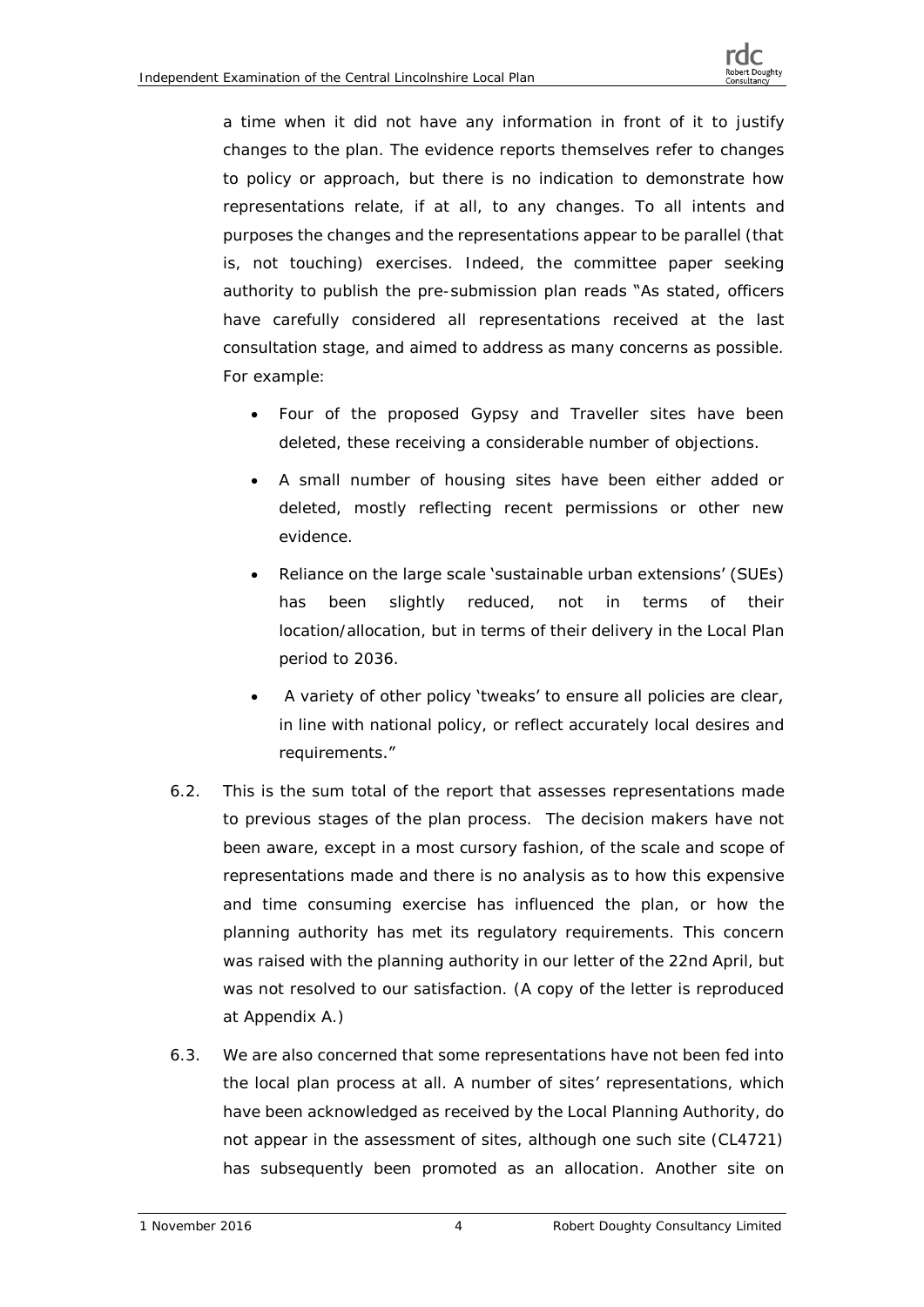Station Road, Waddington still does not feature in the SHELAA assessment. This site was promoted a few weeks after the closure of the call for sites in November 2014, and was re-submitted as part of the consultation in November 2015. Receipt of the submission by the owner was received from the Local Planning Authority in both cases. These examples demonstrate submitted and received documents are not feeding into the decision making process, which leads to the conclusion that representations have not fed into the development of the plan over time.

**Issue 1c – Local Development Scheme**

**7. QUESTION 7**

Has the Local Plan been prepared in accordance with the published Local Development Scheme?

7.1. The plan has progressed broadly in accordance with the SCI. However, the SCI did not spell out in advance the different stages of plan production. The individual consultation exercises themselves did not, necessarily, spell out what regulation they were meeting.

**Issue 1d – Sustainability Appraisal**

**8. QUESTION 8**

Have the likely environmental, social and economic effects of the Local Plan been adequately assessed in the Sustainability Appraisal (contained within the Integrated Impact Assessment)?

- 8.1. We have no comment regarding the scale and scope of indicators selected for use in the Integrated Impact Assessment (IIA). This does not imply support or objection to the process.
- 8.2. Our key concern, however, is with the detailed policy concerns assessed through the process. The general approach of the plan, in many cases, is to assess two options, "do nothing" and "do something" (frequently just one action). The assessment regime then fails to assess the detailed policy approach. Policy LP4, for instance, sets a generic target of 10% increase in household numbers for category 5 and 6 villages. The IIA however, does not address the specific impact of the 10% target. Without assessing the detail of the policy it can only be concluded that the likely effects of the plan have not been assessed.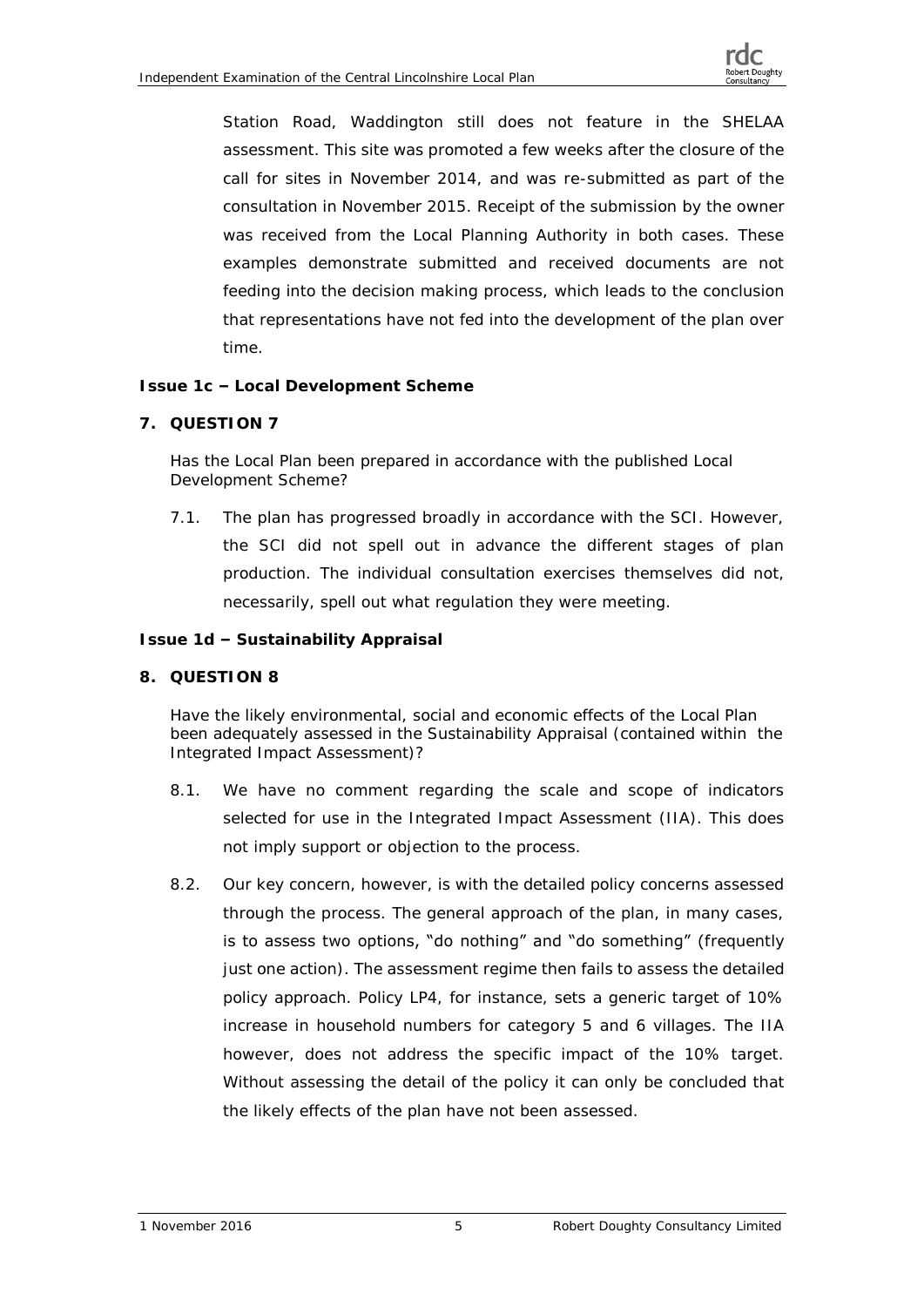## **9. QUESTION 9**

Does this test the submitted plan against all reasonable alternatives where these exist, such as different options for the distribution of housing?

9.1. The plan has not assessed the detailed provisions of policies, specifically the proposed a 10% cap on growth in smaller settlements. The assessment has also failed to assess alternative caps on growth in order to assess the impact on the sustainability of each community. This failure to assess alternatives is common throughout the IIA.

#### **Issue 1e – Habitats Regulations**

#### **10. QUESTION 10**

Have the requirements of the Habitats and Species Regulations 2010 been complied with, having regard to relevant national policy and guidance? It is likely that the Plan would have a significant effect on a European site? If so, has an appropriate assessment been carried out?

10.1. No comments.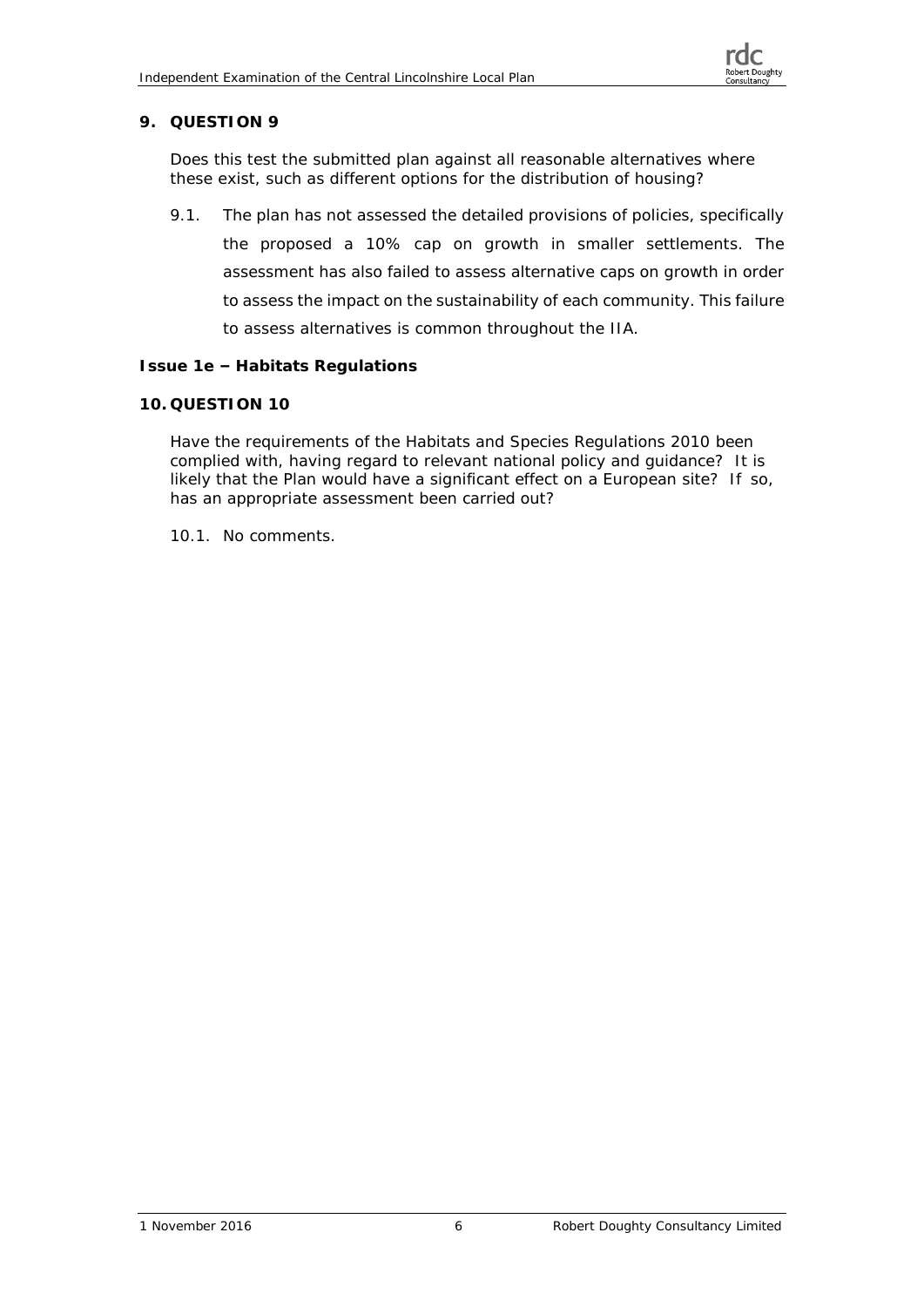

**Appendix A**

RDC letter to Central Lincolnshire Local Plan Team Dated 22 April 2016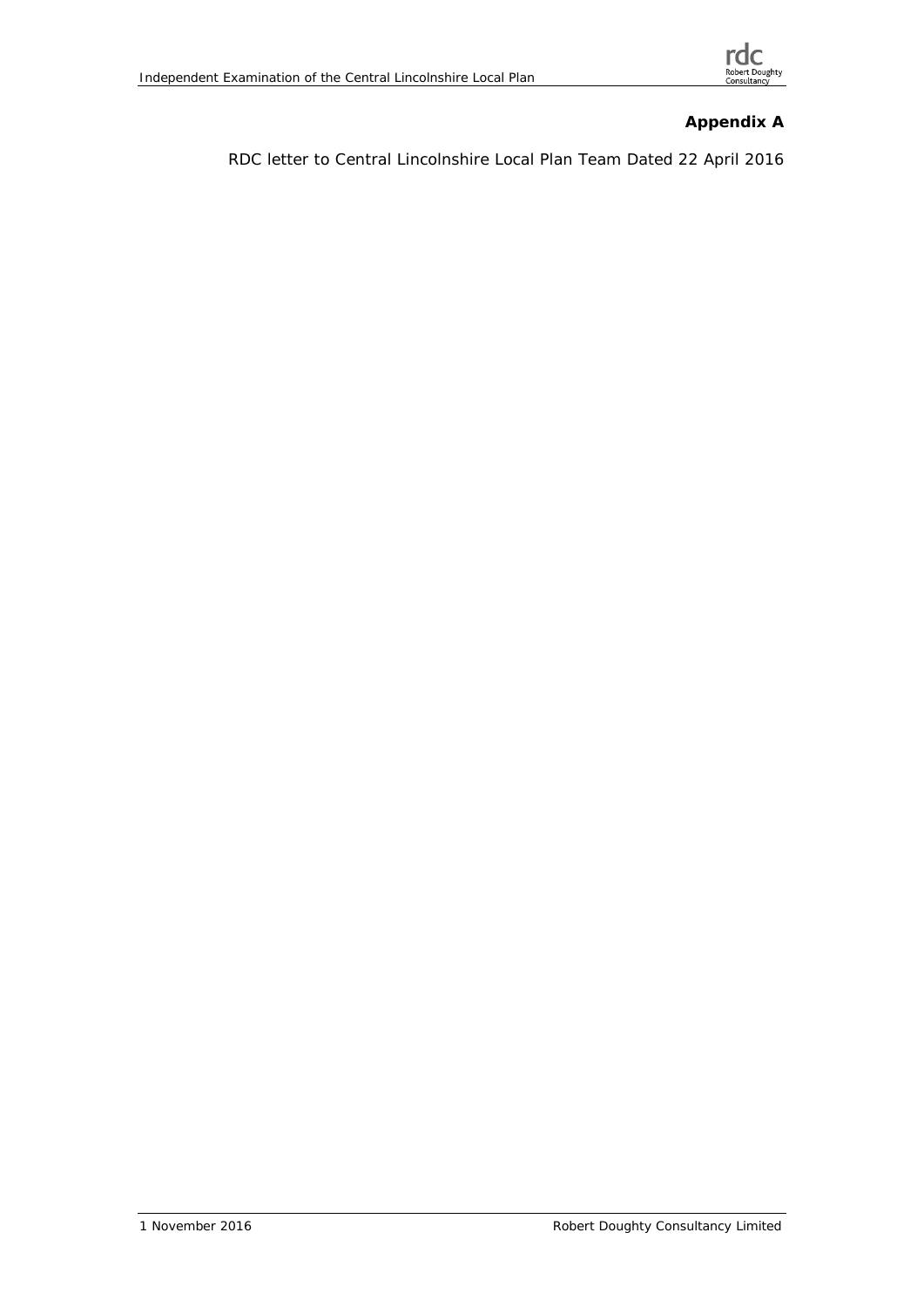# Chartered Town Planners **Chartered Landscape Architects**

Your ref: Our ref: 100 RJCD MAG

22 April 2016

Central Lincolnshire Local Plan Team c/o North Kesteven District Council Kesteven Street Sleaford **NG34 7EF** 



32 High Street, Helpringham, Sleaford, Lincolnshire NG34 ORA

Tel: 01529 421646 Fax: 01529 421358 Email: admin@rdc-landplan.co.uk Web: www.rdc-landplan.co.uk

Dear Sirs

#### CENTRAL LINCOLNSHIRE LOCAL PLAN "PUBLICATION VERSION"

We write as a locally based Planning Consultancy that represents a wide range of landowners and developers across Central Lincolnshire.

We note and welcome in principle the Joint Committee's decision at its meeting on the 14 March 2016 to agree a final version of the plan for publication, prior to submission to the Secretary of State. The plan making process is a long and involved one, both for the Local Planning Authority and those who seek to get involved in the process, and it will be good to see an adopted plan in place. We are, however, concerned that in the committee report it is stated in relation to representations made to early stages of the plan that, "It is also important to emphasise that, as set down by legislation, any objections made at earlier consultation stages are not carried forward to the next stage in the process; and as such, if a representor remains unsatisfied with the Local Plan, that representor must repeat their objection at the next consultation stage, if the representor wants it to be considered."

We are aware that the Local Development Regulations do state that only representations made to a consultation under Regulation 20 (the upcoming consultation) need to be passed in full to the Inspector. That view is not in question. Regulation 18.(1) (3), however, states that, "In preparing the local plan, the local planning authority must take into account any representation made to them in response to invitations under paragraph (1)." In order to demonstrate how this regulation has been met, the Local Panning Authority is required, under Regulation 22 (1) (C), to provide:

"a statement setting out

- which bodies and persons the local planning authority invited to  $(i)$ make representations under regulation 18,
- (ii) how those bodies and persons were invited to make representations under regulation 18,
- (iii) a summary of the main issues raised by the representations made pursuant to regulation 18,
- (iv) how any representations made pursuant to regulation 18 have been taken into account."

It is this fourth point that is of interest at this time. We are aware of statements that have been submitted to the Committee setting out a summary of issues raised at each stage, the Committee has only been asked to note the summary. There is no evidence to demonstrate, however, that positive action has been taken by Members, as the Local Planning Authority, to actively "take into account" any of these issues.



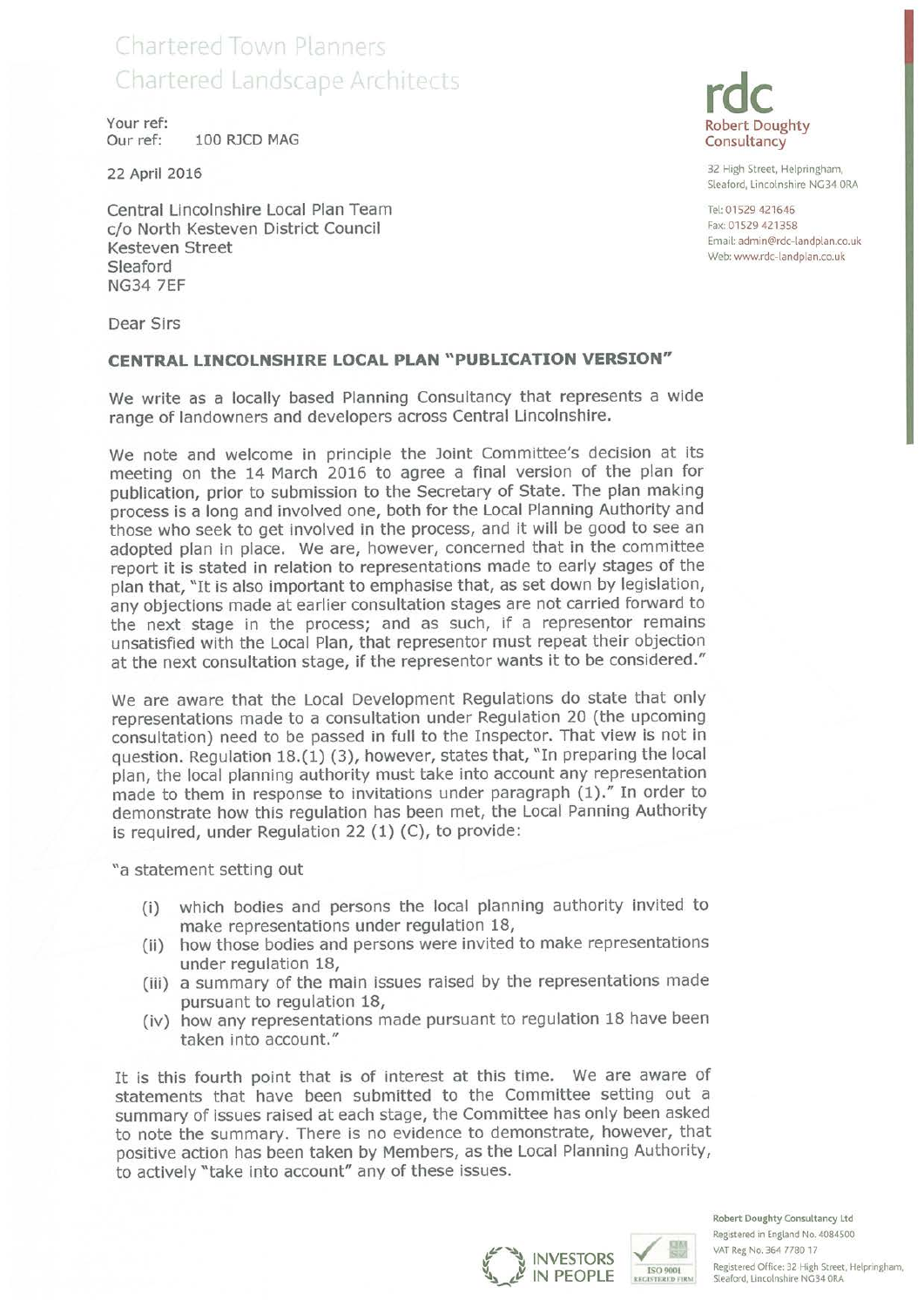Page 2 of 2

Our ref: 100 RJCD MAG

22 April 2016

Central Lincolnshire Local Plan Team c/o North Kesteven District Council

Furthermore, at no time has there been any effort to set out "how representations made pursuant to regulation 18 have been taken into account". The most recent committee report did not even refer to the level and type of representation made in response to earlier consultations. It is, therefore, inferred that Members are not aware of the scale, nature and validity of comments raised and have not been able when making decisions on the plan making process to take this information into account, as required by regulation.

Given the advice in the committee report that parties who remain aggrieved by the plan should re-submit their comments if they would want the Inspector to consider the issues raised, and the lack of any evidence that the local authority has responded to any comments made, we can anticipate a situation where many respondents will resubmit all the comments made to earlier stages of the plan. This can hardly be efficient use of our clients', or your, resources. Failure to follow the regulations on such a fundamental point would also lead to the Inspector finding the plan unsound.

We accept that the Planning Authority may be preparing an appropriate statement to demonstrate how comments have been taken into account, and this may be made available when the plan is submitted to the Secretary of State. We should be grateful, however, if the required statement setting out the comments received and how they have been taken into account when arriving at the current version of the plan, is published alongside the Submission version of the plan. We consider this approach may

- improve the wider understanding of the plan making process,
- $\bullet$ reduce the scale, number and severity of responses made at this time, and
- reduce the risk of the submitted plan being found "unsound".

I look forward to receiving your comments on the issues raised in this letter in the near future.

Yours faithfully

 $\n *l l .*$ 

Robert J C Doughty MRTPI